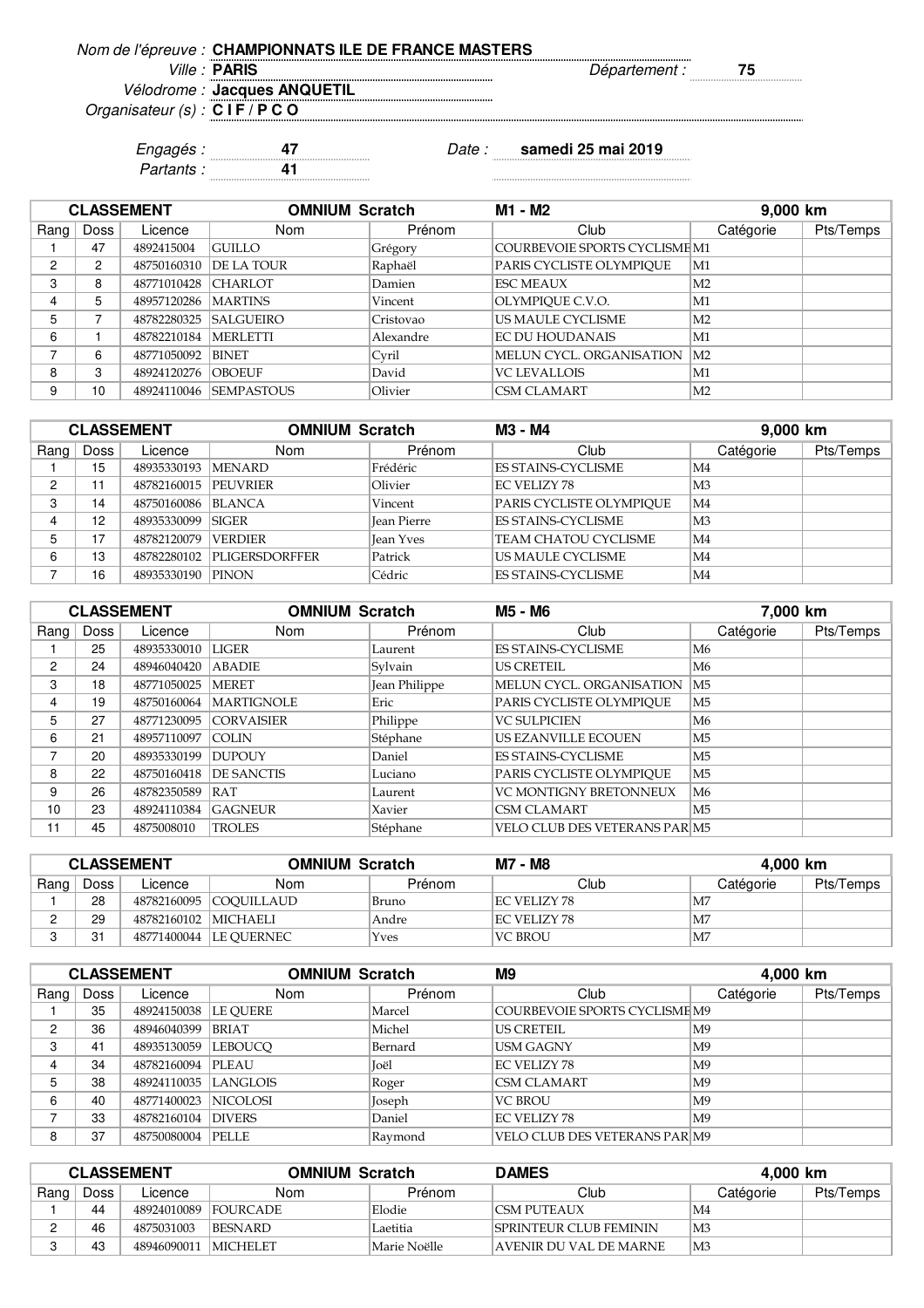| <b>CLASSEMENT</b> |                      |             | <b>OMNIUM Tempo</b> |           | M1 - M2                       |                | 6,500 km   |  |
|-------------------|----------------------|-------------|---------------------|-----------|-------------------------------|----------------|------------|--|
| Rang              | <b>Doss</b>          | Licence     | Nom                 | Prénom    | Club                          | Catégorie      | <b>Pts</b> |  |
|                   | 47                   | 4892415004  | <b>GUILLO</b>       | Grégory   | COURBEVOIE SPORTS CYCLISME M1 |                | 8 Pts      |  |
| 2                 | 8                    | 48771010428 | <b>CHARLOT</b>      | Damien    | <b>ESC MEAUX</b>              | M2             | 4 Pts      |  |
| 3                 |                      | 48782210184 | <b>MERLETTI</b>     | Alexandre | <b>EC DU HOUDANAIS</b>        | M1             | 1 Pt       |  |
| 4                 | 5                    | 48957120286 | <b>MARTINS</b>      | Vincent   | OLYMPIOUE C.V.O.              | M1             |            |  |
| 5                 |                      | 48782280325 | <b>SALGUEIRO</b>    | Cristovao | US MAULE CYCLISME             | M <sub>2</sub> |            |  |
| 6                 | 6                    | 48771050092 | <b>BINET</b>        | Cyril     | MELUN CYCL. ORGANISATION      | M2             |            |  |
| –                 | 10                   | 48924110046 | <b>SEMPASTOUS</b>   | Olivier   | <b>CSM CLAMART</b>            | M <sub>2</sub> |            |  |
| 8                 | $\mathbf{2}^{\circ}$ | 48750160310 | <b>DE LA TOUR</b>   | Raphaël   | PARIS CYCLISTE OLYMPIOUE      | M1             |            |  |
| 9                 | 3                    | 48924120276 | <b>OBOEUF</b>       | David     | <b>VC LEVALLOIS</b>           | M1             |            |  |

| <b>CLASSEMENT</b> |      |                      | <b>OMNIUM Tempo</b>         |                    | M3 - M4<br>6,500 km         |                     |       |
|-------------------|------|----------------------|-----------------------------|--------------------|-----------------------------|---------------------|-------|
| Rang              | Doss | Licence              | Nom                         | Prénom             | Club                        | Catégorie           | Pts   |
|                   | 11   | 48782160015 PEUVRIER |                             | Olivier            | EC VELIZY 78                | M3                  | 4 Pts |
| C                 | 17   | 48782120079          | <b>VERDIER</b>              | <b>Jean Yves</b>   | <b>TEAM CHATOU CYCLISME</b> | M4                  | 3 Pts |
| C<br>O            | 13   |                      | 48782280102  PLIGERSDORFFER | Patrick            | US MAULE CYCLISME           | M4                  | 3 Pts |
|                   | 15   | 48935330193 MENARD   |                             | Frédéric           | <b>ES STAINS-CYCLISME</b>   | $\overline{\rm M4}$ | Pt    |
|                   | 14   | 48750160086          | <b>BLANCA</b>               | Vincent            | PARIS CYCLISTE OLYMPIOUE    | M4                  |       |
| 6                 | 16   | 48935330190          | <b>PINON</b>                | Cédric             | <b>ES STAINS-CYCLISME</b>   | M4                  |       |
|                   | 12   | 48935330099 SIGER    |                             | <b>Jean Pierre</b> | <b>ES STAINS-CYCLISME</b>   | M3                  |       |

| <b>CLASSEMENT</b> |      |             | <b>OMNIUM Tempo</b> |               | M5 - M6<br>4,000 km                  |                |            |
|-------------------|------|-------------|---------------------|---------------|--------------------------------------|----------------|------------|
| Rang              | Doss | Licence     | <b>Nom</b>          | Prénom        | Club                                 | Catégorie      | <b>Pts</b> |
|                   | 18   | 48771050025 | <b>MERET</b>        | Jean Philippe | MELUN CYCL. ORGANISATION             | M <sub>5</sub> | 4 Pts      |
| 2                 | 19   | 48750160064 | <b>MARTIGNOLE</b>   | Eric          | PARIS CYCLISTE OLYMPIQUE             | M <sub>5</sub> | 2 Pts      |
| 3                 | 24   | 48946040420 | <b>ABADIE</b>       | Sylvain       | <b>US CRETEIL</b>                    | M6             | 1 Pt       |
| 4                 | 25   | 48935330010 | LIGER               | Laurent       | <b>ES STAINS-CYCLISME</b>            | M6             | 1 Pt       |
| 5                 | 27   | 48771230095 | <b>CORVAISIER</b>   | Philippe      | <b>VC SULPICIEN</b>                  | M6             |            |
| 6                 | 21   | 48957110097 | <b>COLIN</b>        | Stéphane      | US EZANVILLE ECOUEN                  | M <sub>5</sub> |            |
| –                 | 26   | 48782350589 | RAT                 | Laurent       | <b>VC MONTIGNY BRETONNEUX</b>        | M6             |            |
| 8                 | 20   | 48935330199 | DUPOUY              | Daniel        | <b>ES STAINS-CYCLISME</b>            | M <sub>5</sub> |            |
| 9                 | 23   | 48924110384 | <b>GAGNEUR</b>      | Xavier        | <b>CSM CLAMART</b>                   | M <sub>5</sub> |            |
| 10                | 22   | 48750160418 | <b>DE SANCTIS</b>   | Luciano       | PARIS CYCLISTE OLYMPIOUE             | M <sub>5</sub> |            |
| 11                | 45   | 4875008010  | <b>TROLES</b>       | Stéphane      | <b>VELO CLUB DES VETERANS PAR M5</b> |                |            |

| <b>CLASSEMENT</b> |      |                      | OMNIUM<br>Tempo        |        | M7 - M8        | 4.000 km  |       |
|-------------------|------|----------------------|------------------------|--------|----------------|-----------|-------|
| Rang              | Doss | Licence              | Nom                    | Prénom | Club           | Catégorie | Pts   |
|                   | 31   |                      | 48771400044 LE OUERNEC | Yves   | <b>VC BROU</b> | M7        | 4 Pts |
|                   | 29   | 48782160102 MICHAELI |                        | Andre  | IEC VELIZY 78  | M7        | 2 Pts |
|                   | 28   |                      | 48782160095 COOUILLAUD | Bruno  | EC VELIZY 78   | M7        | Pt    |

| <b>CLASSEMENT</b> |      |                        | <b>OMNIUM Tempo</b> |         | M9<br>4,000 km                |                |       |
|-------------------|------|------------------------|---------------------|---------|-------------------------------|----------------|-------|
| Rang              | Doss | Licence                | Nom                 | Prénom  | Club                          | Catégorie      | Pts   |
|                   | 35   | 48924150038            | LE OUERE            | Marcel  | COURBEVOIE SPORTS CYCLISME M9 |                | 4 Pts |
| 2                 | 36   | 48946040399            | <b>BRIAT</b>        | Michel  | US CRETEIL                    | M <sup>9</sup> | 3 Pts |
| 3                 | 41   | 48935130059            | <b>LEBOUCO</b>      | Bernard | USM GAGNY                     | M <sup>9</sup> | 1Pt   |
| 4                 | 38   | 48924110035            | LANGLOIS            | Roger   | <b>CSM CLAMART</b>            | M <sup>9</sup> |       |
| 5                 | 37   | 48750080004            | <b>PELLE</b>        | Raymond | VELO CLUB DES VETERANS PAR M9 |                |       |
| 6                 | 34   | 48782160094            | <b>PLEAU</b>        | Joël    | <b>EC VELIZY 78</b>           | M <sup>9</sup> |       |
|                   | 33   | 48782160104            | <b>DIVERS</b>       | Daniel  | EC VELIZY 78                  | M <sup>9</sup> |       |
| 8                 | 40   | 48771400023   NICOLOSI |                     | Joseph  | <b>VC BROU</b>                | M <sup>9</sup> |       |

| <b>CLASSEMENT</b> |      |                        | <b>DAMES</b><br><b>OMNIUM Tempo</b> |              | 4.000 km                      |                |            |
|-------------------|------|------------------------|-------------------------------------|--------------|-------------------------------|----------------|------------|
| Rang              | Doss | Licence                | Nom                                 | Prénom       | Club                          | Catégorie      | <b>Pts</b> |
|                   | 46   | 4875031003             | BESNARD                             | Laetitia     | <b>SPRINTEUR CLUB FEMININ</b> | M <sub>3</sub> | 6 Pts      |
|                   | 44   |                        | 48924010089  FOURCADE               | Elodie       | ICSM PUTEAUX                  | M4             | Pt         |
|                   | 43   | 48946090011   MICHELET |                                     | Marie Noëlle | AVENIR DU VAL DE MARNE        | M3             |            |

|      | <b>CLASSEMENT</b> |                        | <b>OMNIUM Elimination</b> |           | M1 - M2                       |                     | km        |
|------|-------------------|------------------------|---------------------------|-----------|-------------------------------|---------------------|-----------|
| Rang | Doss              | Licence                | <b>Nom</b>                | Prénom    | Club                          | Catégorie           | Pts/Temps |
|      |                   | 48771010428 CHARLOT    |                           | Damien    | IESC MEAUX                    | $\overline{\rm M2}$ |           |
| n    |                   |                        | 48782280325 SALGUEIRO     | Cristovao | US MAULE CYCLISME             | $\overline{\rm M2}$ |           |
|      | 47                | 4892415004             | <b>GUILLO</b>             | Grégory   | COURBEVOIE SPORTS CYCLISME M1 |                     |           |
|      |                   | 48750160310            | <b>DE LA TOUR</b>         | Raphaël   | PARIS CYCLISTE OLYMPIOUE      | $\mathbf{M}$ 1      |           |
|      |                   | 48782210184   MERLETTI |                           | Alexandre | EC DU HOUDANAIS               | M1                  |           |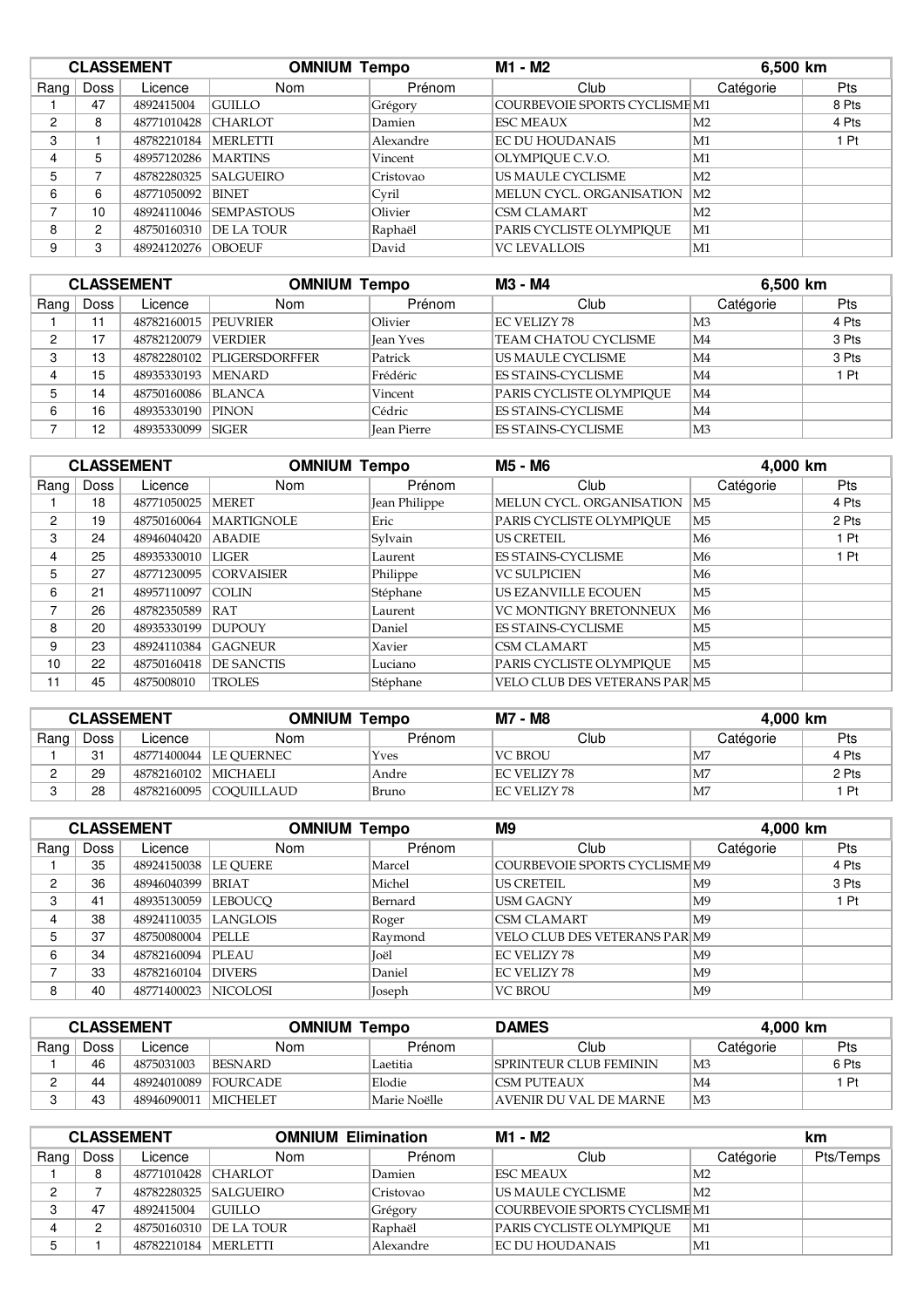|  | 48924120276   OBOEUF  |                         | David   | VC LEVALLOIS                 | M1 |  |
|--|-----------------------|-------------------------|---------|------------------------------|----|--|
|  | 48771050092 BINET     |                         | Cvril   | MELUN CYCL. ORGANISATION  M2 |    |  |
|  | 48957120286   MARTINS |                         | Vincent | OLYMPIOUE C.V.O.             | M1 |  |
|  |                       | 48924110046  SEMPASTOUS | Olivier | ICSM CLAMART                 | M2 |  |

| <b>CLASSEMENT</b> |      |                    | <b>OMNIUM Elimination</b> |                    | M3 - M4                     |                 | km        |  |
|-------------------|------|--------------------|---------------------------|--------------------|-----------------------------|-----------------|-----------|--|
| Rang              | Doss | Licence            | <b>Nom</b>                | Prénom             | Club                        | Catégorie       | Pts/Temps |  |
|                   | 11   | 48782160015        | <b>PEUVRIER</b>           | Olivier            | EC VELIZY 78                | M3              |           |  |
| C                 | 12   | 48935330099 SIGER  |                           | <b>Jean Pierre</b> | <b>ES STAINS-CYCLISME</b>   | M <sub>3</sub>  |           |  |
| C<br>O            | 13   | 48782280102        | <b>PLIGERSDORFFER</b>     | Patrick            | US MAULE CYCLISME           | M4              |           |  |
|                   | 15   | 48935330193 MENARD |                           | Frédéric           | <b>ES STAINS-CYCLISME</b>   | M4              |           |  |
|                   | 17   | 48782120079        | <b>VERDIER</b>            | Iean Yves          | <b>TEAM CHATOU CYCLISME</b> | M4              |           |  |
| 6                 | 16   | 48935330190        | <b>PINON</b>              | Cédric             | <b>ES STAINS-CYCLISME</b>   | M4              |           |  |
|                   | 14   | 48750160086        | <b>BLANCA</b>             | Vincent            | PARIS CYCLISTE OLYMPIOUE    | $\overline{M4}$ |           |  |

|      |             | <b>CLASSEMENT</b>   |                   | <b>OMNIUM Elimination</b><br>M5 - M6 |                                      |                | <b>km</b> |
|------|-------------|---------------------|-------------------|--------------------------------------|--------------------------------------|----------------|-----------|
| Rang | <b>Doss</b> | Licence             | <b>Nom</b>        | Prénom                               | Club                                 | Catégorie      | Pts/Temps |
|      | 25          | 48935330010         | <b>LIGER</b>      | Laurent                              | <b>ES STAINS-CYCLISME</b>            | M6             |           |
| 2    | 19          | 48750160064         | <b>MARTIGNOLE</b> | Eric                                 | PARIS CYCLISTE OLYMPIOUE             | M <sub>5</sub> |           |
| 3    | 18          | 48771050025         | <b>MERET</b>      | Jean Philippe                        | MELUN CYCL. ORGANISATION             | M5             |           |
| 4    | 27          | 48771230095         | <b>CORVAISIER</b> | Philippe                             | <b>VC SULPICIEN</b>                  | M6             |           |
| 5.   | 24          | 48946040420         | ABADIE            | Sylvain                              | <b>IUS CRETEIL</b>                   | M6             |           |
| 6    | 21          | 48957110097 COLIN   |                   | Stéphane                             | US EZANVILLE ECOUEN                  | M5             |           |
| 7    | 20          | 48935330199         | <b>DUPOUY</b>     | Daniel                               | <b>ES STAINS-CYCLISME</b>            | M <sub>5</sub> |           |
| 8    | 22          | 48750160418         | <b>DE SANCTIS</b> | Luciano                              | PARIS CYCLISTE OLYMPIOUE             | M5             |           |
| 9    | 26          | 48782350589         | RAT               | Laurent                              | <b>VC MONTIGNY BRETONNEUX</b>        | M6             |           |
| 10   | 23          | 48924110384 GAGNEUR |                   | Xavier                               | <b>CSM CLAMART</b>                   | M <sub>5</sub> |           |
| 11   | 45          | 4875008010          | <b>TROLES</b>     | Stéphane                             | <b>VELO CLUB DES VETERANS PARIM5</b> |                |           |

| <b>CLASSEMENT</b> |      | <b>OMNIUM Elimination</b> |                         | M7 - M8 |                | km              |           |
|-------------------|------|---------------------------|-------------------------|---------|----------------|-----------------|-----------|
| Rang              | Doss | Licence                   | Nom                     | Prénom  | Club           | Catégorie       | Pts/Temps |
|                   | 29   | 48782160102 MICHAELI      |                         | Andre   | EC VELIZY 78   | 1 <sub>M7</sub> |           |
|                   | 28   |                           | 48782160095 COOUILLAUD  | Bruno   | EC VELIZY 78   | 1 <sub>M7</sub> |           |
|                   | 31   |                           | 48771400044  LE QUERNEC | Yves    | <b>VC BROU</b> | M <sub>7</sub>  |           |

|      |      | <b>CLASSEMENT</b>      | <b>OMNIUM Elimination</b> |         | M <sub>9</sub>                       |                | km        |
|------|------|------------------------|---------------------------|---------|--------------------------------------|----------------|-----------|
| Rang | Doss | Licence                | <b>Nom</b>                | Prénom  | Club                                 | Catégorie      | Pts/Temps |
|      | 36   | 48946040399 BRIAT      |                           | Michel  | <b>US CRETEIL</b>                    | M9             |           |
| 2    | 35   | 48924150038   LE OUERE |                           | Marcel  | COURBEVOIE SPORTS CYCLISME M9        |                |           |
| 3    | 38   | 48924110035 LANGLOIS   |                           | Roger   | <b>CSM CLAMART</b>                   | M9             |           |
| 4    | 40   | 48771400023 NICOLOSI   |                           | Joseph  | <b>VC BROU</b>                       | M <sup>9</sup> |           |
| 5    | 34   | 48782160094 PLEAU      |                           | Joël    | <b>EC VELIZY 78</b>                  | M9             |           |
| 6    | 33   | 48782160104 DIVERS     |                           | Daniel  | <b>EC VELIZY 78</b>                  | M9             |           |
|      | 37   | 48750080004 PELLE      |                           | Raymond | <b>VELO CLUB DES VETERANS PARIM9</b> |                |           |
| 8    | 41   | 48935130059  LEBOUCO   |                           | Bernard | <b>USM GAGNY</b>                     | M9             |           |

| <b>CLASSEMENT</b> |        |                       | <b>OMNIUM Elimination</b> |              | <b>DAMES</b>                  |                | km        |  |
|-------------------|--------|-----------------------|---------------------------|--------------|-------------------------------|----------------|-----------|--|
| Rang              | Doss i | Licence               | Nom                       | Prénom       | Club                          | Catégorie      | Pts/Temps |  |
|                   | 46     | 4875031003            | BESNARD                   | Laetitia     | SPRINTEUR CLUB FEMININ        | M <sub>3</sub> |           |  |
|                   | 43     | 48946090011  MICHELET |                           | Marie Noëlle | <b>AVENIR DU VAL DE MARNE</b> | M3             |           |  |
|                   | 44     |                       | 48924010089 FOURCADE      | Elodie       | CSM PUTEAUX                   | M4             |           |  |

|      | <b>CLASSEMENT</b> |             |                   | M1 - M2<br><b>OMNIUM Course aux points</b> |                                      | 20,000 km      |            |
|------|-------------------|-------------|-------------------|--------------------------------------------|--------------------------------------|----------------|------------|
| Rang | <b>Doss</b>       | Licence     | Nom               | Prénom                                     | Club                                 | Catégorie      | <b>Pts</b> |
|      | 5                 | 48957120286 | <b>MARTINS</b>    | Vincent                                    | OLYMPIOUE C.V.O.                     | M1             | 41 Pts     |
| 2    |                   | 48782210184 | <b>MERLETTI</b>   | Alexandre                                  | <b>EC DU HOUDANAIS</b>               | M1             | 19 Pts     |
| 3    | 8                 | 48771010428 | <b>CHARLOT</b>    | Damien                                     | <b>ESC MEAUX</b>                     | M <sub>2</sub> | 13 Pts     |
| 4    |                   | 48782280325 | <b>SALGUEIRO</b>  | Cristovao                                  | US MAULE CYCLISME                    | M <sub>2</sub> | 10 Pts     |
| 5    | 47                | 4892415004  | <b>GUILLO</b>     | Grégory                                    | <b>COURBEVOIE SPORTS CYCLISME M1</b> |                | 8 Pts      |
| 6    | 3                 | 48924120276 | <b>OBOEUF</b>     | David                                      | <b>VC LEVALLOIS</b>                  | M1             | 3 Pts      |
| –    | 6                 | 48771050092 | <b>BINET</b>      | Cyril                                      | MELUN CYCL. ORGANISATION             | M2             |            |
| 8    | 3                 | 48924120276 | <b>OBOEUF</b>     | David                                      | <b>VCLEVALLOIS</b>                   | M1             |            |
| 9    | 10                | 48924110046 | <b>SEMPASTOUS</b> | Olivier                                    | <b>CSM CLAMART</b>                   | M2             |            |
|      |                   |             |                   |                                            |                                      |                |            |

| <b>CLASSEMENT</b> |      |                      | M3 - M4<br><b>OMNIUM Course aux points</b> |         | 12.500 km            |           |           |
|-------------------|------|----------------------|--------------------------------------------|---------|----------------------|-----------|-----------|
| Rang $ $          | Doss | ∟icence              | Nom                                        | Prénom  | Club                 | Catégorie | Pts/Temps |
|                   |      | 48782160015 PEUVRIER |                                            | Olivier | <b>IEC VELIZY 78</b> | MЭ        | 22 Pts    |